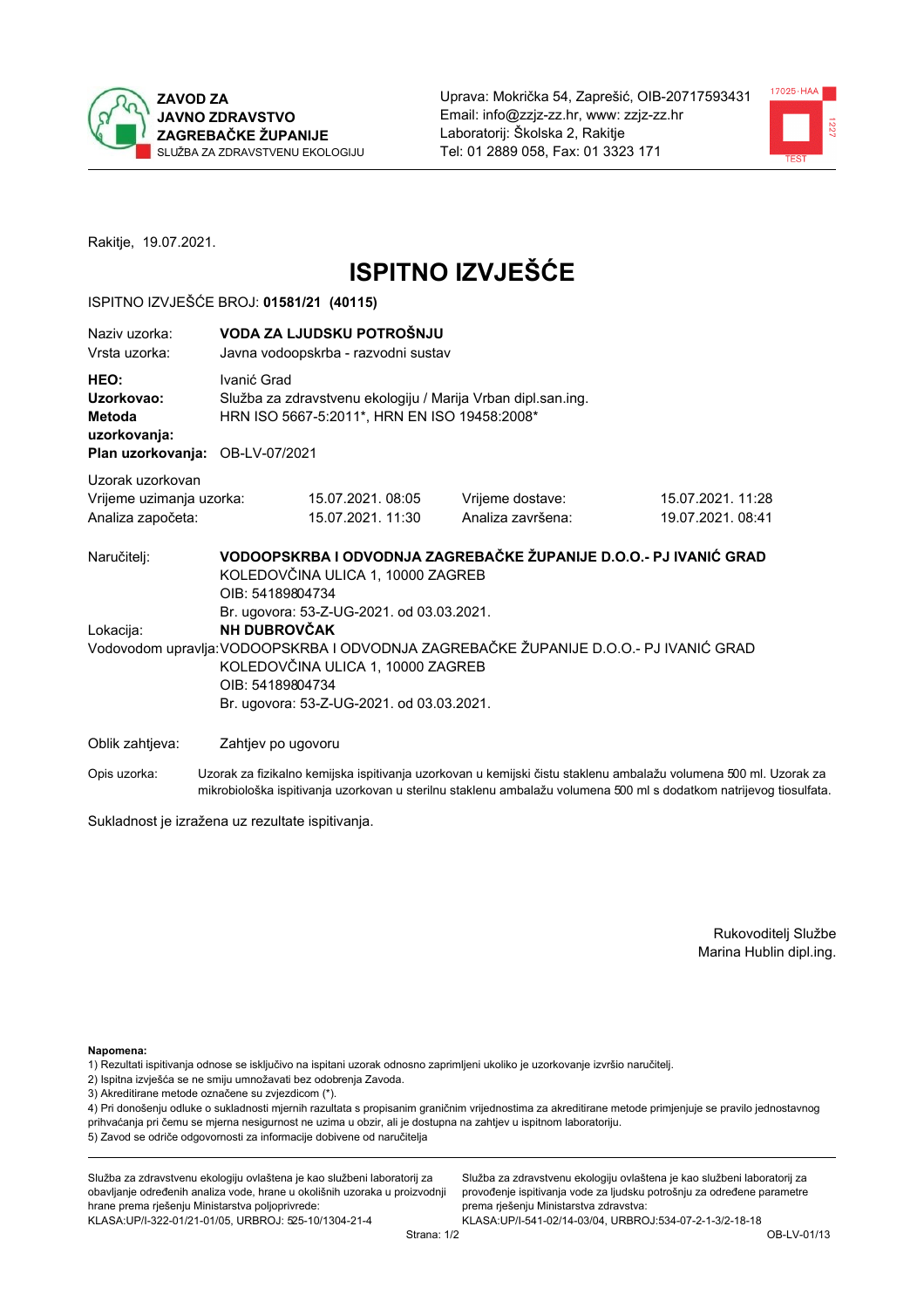## **REZULTATI ISPITIVANJA:**

| Pokazatelj                | <b>Metoda</b>                           | <b>MJ</b>                                   | <b>Rezultatt</b> | MDK**       | <b>Sukladno</b> |
|---------------------------|-----------------------------------------|---------------------------------------------|------------------|-------------|-----------------|
| Temperatura               | Standard Methods 21st Ed.<br>2005.2550B | $^{\circ}$ C                                | 20,4             | 25          | DA              |
| Slobodni rezidualni klor  | HRN EN ISO 7393-2:2018*                 | $\overline{\text{mg/L}}$ Cl <sub>2</sub>    | 0,12             | 0,5         | DA              |
| Boja                      | HRN EN ISO 7887:2012                    | mg/L Pt/Co skale                            | < 5              | 20          | DA              |
| Mutnoća                   | HRN EN ISO 7027-1:2016*                 | NTU jedinica                                | 0,22             | 4           | DA              |
| <b>Miris</b>              | HRN EN 1622:2008                        |                                             | bez              | bez         | DA              |
| Okus                      | HRN EN 1622:2008                        |                                             | bez              | bez         | DA              |
| pH                        | HRN EN ISO 10523:2012*                  | pH jedinica                                 | 7,5              | $6,5 - 9,5$ | DA              |
| Temp.pri određivanju pH   |                                         | $\overline{c}$                              | 23,0             |             |                 |
| Elektrovodljivost         | HRN EN 27888:2008*                      | $\overline{\mu}$ Scm <sup>-1</sup> pri 20°C | 429              | 2.500       | DA              |
| Utrošak KMnO <sub>4</sub> | HRN EN ISO 8467:2001                    | mg/L $O_2$                                  | 0,5              | 5,0         | DA              |
| Kloridi                   | HRN EN ISO 10304-1:2009*                | mg/L CI                                     | 9,4              | 250,0       | DA              |
| Nitriti                   | HRN EN ISO 10304-1:2009*                | mg/L (NO <sub>2</sub> )                     | < 0.050          | 0,50        | DA              |
| Nitrati                   | HRN EN ISO 10304-1:2009*                | mg/L $(NO3)$                                | 5,9              | 50          | DA              |
| Amonij                    | HRN ISO 7150-1:1998*                    | mg/L $(NH_{\lambda}^{\dagger})$             | < 0,05           | 0,50        | DA              |

trezultat izražen kao manje od (<) odnosi se na granicu kvantifikacije

\*\*maksimalno dozvoljena koncentracija

### Izjava o sukladnosti

Prema ispitanim parametrima uzorak vode JE SUKLADAN zahtjevima članka 5. Zakona o vodi za ljudsku potrošnju (NN 56/2013, 64/2015, 104/2017, 115/2018, 16/2020) i priloga I Pravilnika o parametrima sukladnosti, metodama analize, monitoringu i planovima sigurnosti vode za ljudsku potrošnju te načinu vođenja registra pravnih osoba koje obavljaju djelatnost javne vodoopskrbe (NN 125/2017, 39/2020).

> Zamjena rukovoditelja Odjela Marina Hublin dipl.ing.

# Odjel za mikrobiološka ispitivanja voda

## **REZULTATI ISPITIVANJA:**

| Pokazatelj             | <b>Metoda</b>           | <b>MJ</b>   | <b>Rezultat</b> | $MDK**$ | <b>Sukladno</b> |
|------------------------|-------------------------|-------------|-----------------|---------|-----------------|
| Ukupni koliformi       | HRN EN ISO 9308-1:2014* | broj/100 mL |                 |         | DA              |
| Escherichia coli       | HRN EN ISO 9308-1:2014* | broj/100 mL |                 |         | DA              |
| Enterokoki             | HRN EN ISO 7899-2:2000* | broj/100 mL |                 |         | DA              |
| Aerobne bakt -36°C/48h | HRN EN ISO 6222:2000*   | broj/1 mL   |                 | 100     | DA              |
| Aerobne bakt -22°C/72h | HRN EN ISO 6222:2000*   | broj/1 mL   |                 | 100     | DA              |

\*\*maksimalno dozvoljena koncentracija

#### Izjava o sukladnosti

Prema ispitanim parametrima uzorak vode JE SUKLADAN zahtjevima članka 5. Zakona o vodi za ljudsku potrošnju (NN 56/2013, 64/2015, 104/2017, 115/2018, 16/2020) i priloga I Pravilnika o parametrima sukladnosti, metodama analize, monitoringu i planovima sigurnosti vode za ljudsku potrošnju te načinu vođenja registra pravnih osoba koje obavljaju djelatnost javne vodoopskrbe (NN 125/2017, 39/2020).

> Rukovoditelj Odjela Marina Hublin dipl.ing.

#### KRAJ ISPITNOG IZVJEŠĆA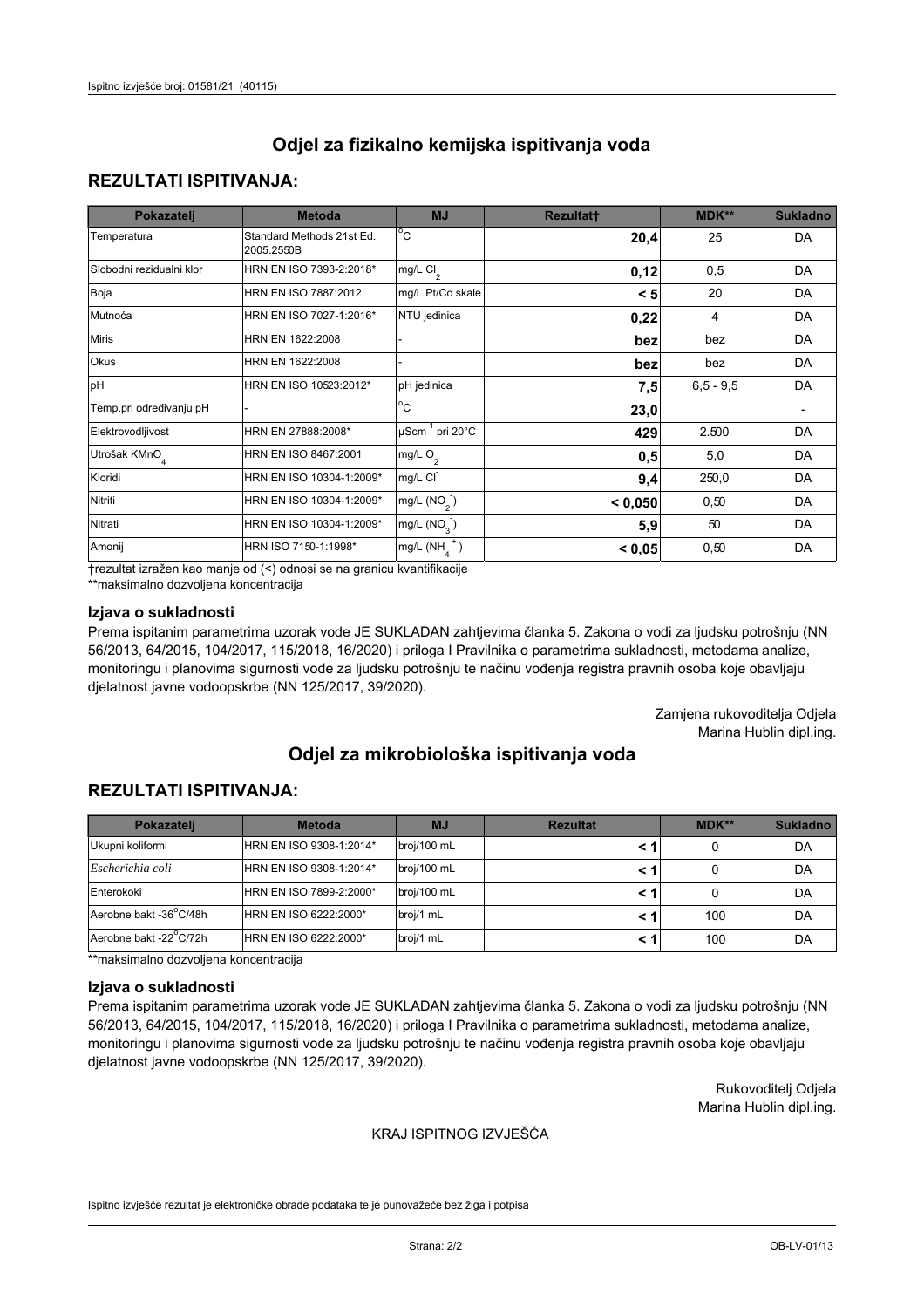



Rakitje, 19.07.2021.

# **ISPITNO IZVJEŠĆE**

#### ISPITNO IZVJEŠĆE BROJ: 01582/21 (40116)

| Naziv uzorka:<br>Vrsta uzorka:                                                  |                                      | VODA ZA LJUDSKU POTROŠNJU<br>Javna vodoopskrba - razvodni sustav                                                                                                                              |                                                                                                                                                            |                                                                                                                  |  |  |  |
|---------------------------------------------------------------------------------|--------------------------------------|-----------------------------------------------------------------------------------------------------------------------------------------------------------------------------------------------|------------------------------------------------------------------------------------------------------------------------------------------------------------|------------------------------------------------------------------------------------------------------------------|--|--|--|
| HEO:<br>Uzorkovao:<br>Metoda<br>uzorkovanja:<br>Plan uzorkovanja: OB-LV-07/2021 |                                      | Ivanić Grad<br>Služba za zdravstvenu ekologiju / Marija Vrban dipl.san.ing.<br>HRN ISO 5667-5:2011*, HRN EN ISO 19458:2008*                                                                   |                                                                                                                                                            |                                                                                                                  |  |  |  |
| Uzorak uzorkovan<br>Vrijeme uzimanja uzorka:                                    |                                      | 15.07.2021.08:20                                                                                                                                                                              | Vrijeme dostave:                                                                                                                                           | 15.07.2021. 11:28                                                                                                |  |  |  |
| Analiza započeta:                                                               |                                      | 15.07.2021. 11:31                                                                                                                                                                             | Analiza završena:                                                                                                                                          | 19.07.2021.08:41                                                                                                 |  |  |  |
| Naručitelj:<br>Lokacija:                                                        | OIB: 54189804734<br>OIB: 54189804734 | KOLEDOVČINA ULICA 1, 10000 ZAGREB<br>Br. ugovora: 53-Z-UG-2021. od 03.03.2021.<br>NH IVANIĆ GRAD, ŽERAVINEC<br>KOLEDOVČINA ULICA 1, 10000 ZAGREB<br>Br. ugovora: 53-Z-UG-2021. od 03.03.2021. | VODOOPSKRBA I ODVODNJA ZAGREBAČKE ŽUPANIJE D.O.O.- PJ IVANIĆ GRAD<br>Vodovodom upravlja: VODOOPSKRBA I ODVODNJA ZAGREBAČKE ŽUPANIJE D.O.O.- PJ IVANIĆ GRAD |                                                                                                                  |  |  |  |
| Oblik zahtjeva:                                                                 |                                      | Zahtjev po ugovoru                                                                                                                                                                            |                                                                                                                                                            |                                                                                                                  |  |  |  |
| Opis uzorka:                                                                    |                                      |                                                                                                                                                                                               |                                                                                                                                                            | Uzorak za fizikalno kemijska ispitivanja uzorkovan u kemijski čistu staklenu ambalažu volumena 500 ml. Uzorak za |  |  |  |

mikrobiološka ispitivanja uzorkovan u sterilnu staklenu ambalažu volumena 500 ml s dodatkom natrijevog tiosulfata.

Sukladnost je izražena uz rezultate ispitivanja.

Rukovoditelj Službe Marina Hublin dipl.ing.

Napomena:

- 1) Rezultati ispitivanja odnose se isključivo na ispitani uzorak odnosno zaprimljeni ukoliko je uzorkovanje izvršio naručitelj.
- 2) Ispitna izvješća se ne smiju umnožavati bez odobrenja Zavoda.
- 3) Akreditirane metode označene su zvjezdicom (\*).

4) Pri donošenju odluke o sukladnosti mjernih razultata s propisanim graničnim vrijednostima za akreditirane metode primjenjuje se pravilo jednostavnog prihvaćanja pri čemu se mjerna nesigurnost ne uzima u obzir, ali je dostupna na zahtjev u ispitnom laboratoriju. 5) Zavod se odriče odgovornosti za informacije dobivene od naručitelja

Služba za zdravstvenu ekologiju ovlaštena je kao službeni laboratorij za obavljanje određenih analiza vode, hrane u okolišnih uzoraka u proizvodnji hrane prema rješenju Ministarstva poljoprivrede: KLASA: UP/I-322-01/21-01/05, URBROJ: 525-10/1304-21-4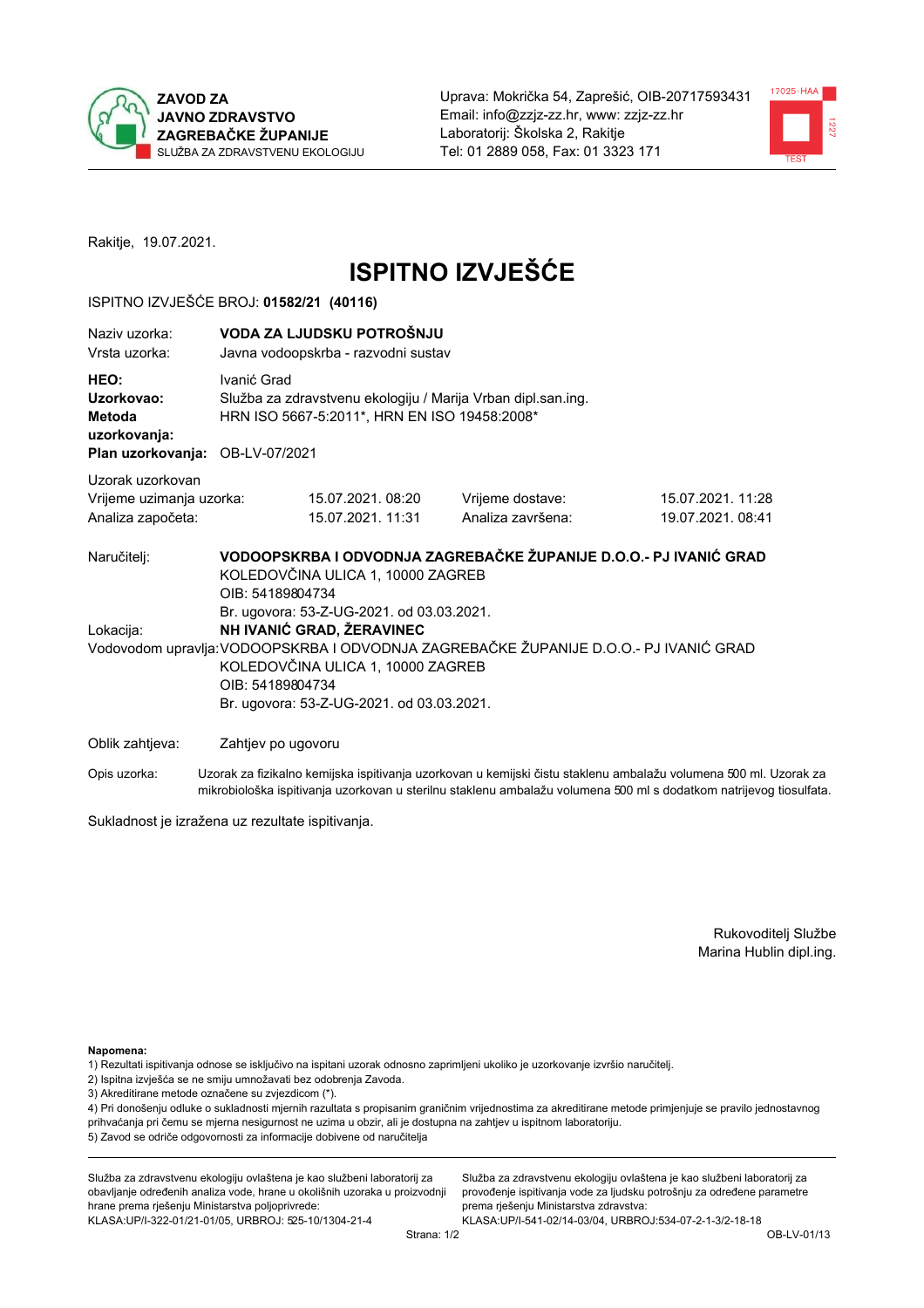## **REZULTATI ISPITIVANJA:**

| Pokazatelj                | <b>Metoda</b>                           | <b>MJ</b>                                | <b>Rezultatt</b> | <b>MDK**</b> | <b>Sukladno</b> |
|---------------------------|-----------------------------------------|------------------------------------------|------------------|--------------|-----------------|
| Temperatura               | Standard Methods 21st Ed.<br>2005.2550B | $\overline{C}$                           | 19,1             | 25           | DA              |
| Slobodni rezidualni klor  | HRN EN ISO 7393-2:2018*                 | $\overline{\text{mg/L}}$ Cl <sub>2</sub> | 0,07             | 0,5          | DA              |
| Boja                      | HRN EN ISO 7887:2012                    | mg/L Pt/Co skale                         | < 5              | 20           | DA              |
| Mutnoća                   | HRN EN ISO 7027-1:2016*                 | NTU jedinica                             | 0,33             | 4            | DA              |
| <b>Miris</b>              | HRN EN 1622:2008                        |                                          | bez              | bez          | DA              |
| Okus                      | HRN EN 1622:2008                        |                                          | bez              | bez          | DA              |
| pH                        | HRN EN ISO 10523:2012*                  | pH jedinica                              | 7,5              | $6.5 - 9.5$  | DA              |
| Temp.pri određivanju pH   |                                         | $\overline{c}$                           | 22,4             |              |                 |
| Elektrovodljivost         | HRN EN 27888:2008*                      | $\mu$ Scm <sup>-1</sup> pri 20°C         | 439              | 2.500        | DA              |
| Utrošak KMnO <sub>4</sub> | HRN EN ISO 8467:2001                    | mg/L $O_2$                               | < 0.5            | 5,0          | DA              |
| Kloridi                   | HRN EN ISO 10304-1:2009*                | mg/L CI                                  | 10,2             | 250,0        | DA              |
| Nitriti                   | HRN EN ISO 10304-1:2009*                | mg/L $(NO2)$                             | < 0,050          | 0,50         | DA              |
| Nitrati                   | HRN EN ISO 10304-1:2009*                | mg/L $(NO3)$                             | 6,6              | 50           | DA              |
| Amonij                    | HRN ISO 7150-1:1998*                    | mg/L $(NH_{\lambda}^{\dagger})$          | < 0,05           | 0,50         | DA              |

trezultat izražen kao manje od (<) odnosi se na granicu kvantifikacije

\*\*maksimalno dozvoljena koncentracija

### Izjava o sukladnosti

Prema ispitanim parametrima uzorak vode JE SUKLADAN zahtjevima članka 5. Zakona o vodi za ljudsku potrošnju (NN 56/2013, 64/2015, 104/2017, 115/2018, 16/2020) i priloga I Pravilnika o parametrima sukladnosti, metodama analize, monitoringu i planovima sigurnosti vode za ljudsku potrošnju te načinu vođenja registra pravnih osoba koje obavljaju djelatnost javne vodoopskrbe (NN 125/2017, 39/2020).

> Zamjena rukovoditelja Odjela Marina Hublin dipl.ing.

## Odjel za mikrobiološka ispitivanja voda

## **REZULTATI ISPITIVANJA:**

| Pokazatelj             | <b>Metoda</b>           | <b>MJ</b>   | <b>Rezultat</b> | $MDK**$ | <b>Sukladno</b> |
|------------------------|-------------------------|-------------|-----------------|---------|-----------------|
| Ukupni koliformi       | HRN EN ISO 9308-1:2014* | broj/100 mL |                 |         | DA              |
| Escherichia coli       | HRN EN ISO 9308-1:2014* | broj/100 mL |                 |         | DA              |
| Enterokoki             | HRN EN ISO 7899-2:2000* | broj/100 mL |                 |         | DA              |
| Aerobne bakt -36°C/48h | HRN EN ISO 6222:2000*   | broj/1 mL   |                 | 100     | DA              |
| Aerobne bakt -22°C/72h | HRN EN ISO 6222:2000*   | broj/1 mL   |                 | 100     | DA              |

\*\*maksimalno dozvoljena koncentracija

#### Izjava o sukladnosti

Prema ispitanim parametrima uzorak vode JE SUKLADAN zahtjevima članka 5. Zakona o vodi za ljudsku potrošnju (NN 56/2013, 64/2015, 104/2017, 115/2018, 16/2020) i priloga I Pravilnika o parametrima sukladnosti, metodama analize, monitoringu i planovima sigurnosti vode za ljudsku potrošnju te načinu vođenja registra pravnih osoba koje obavljaju djelatnost javne vodoopskrbe (NN 125/2017, 39/2020).

> Rukovoditelj Odjela Marina Hublin dipl.ing.

#### KRAJ ISPITNOG IZVJEŠĆA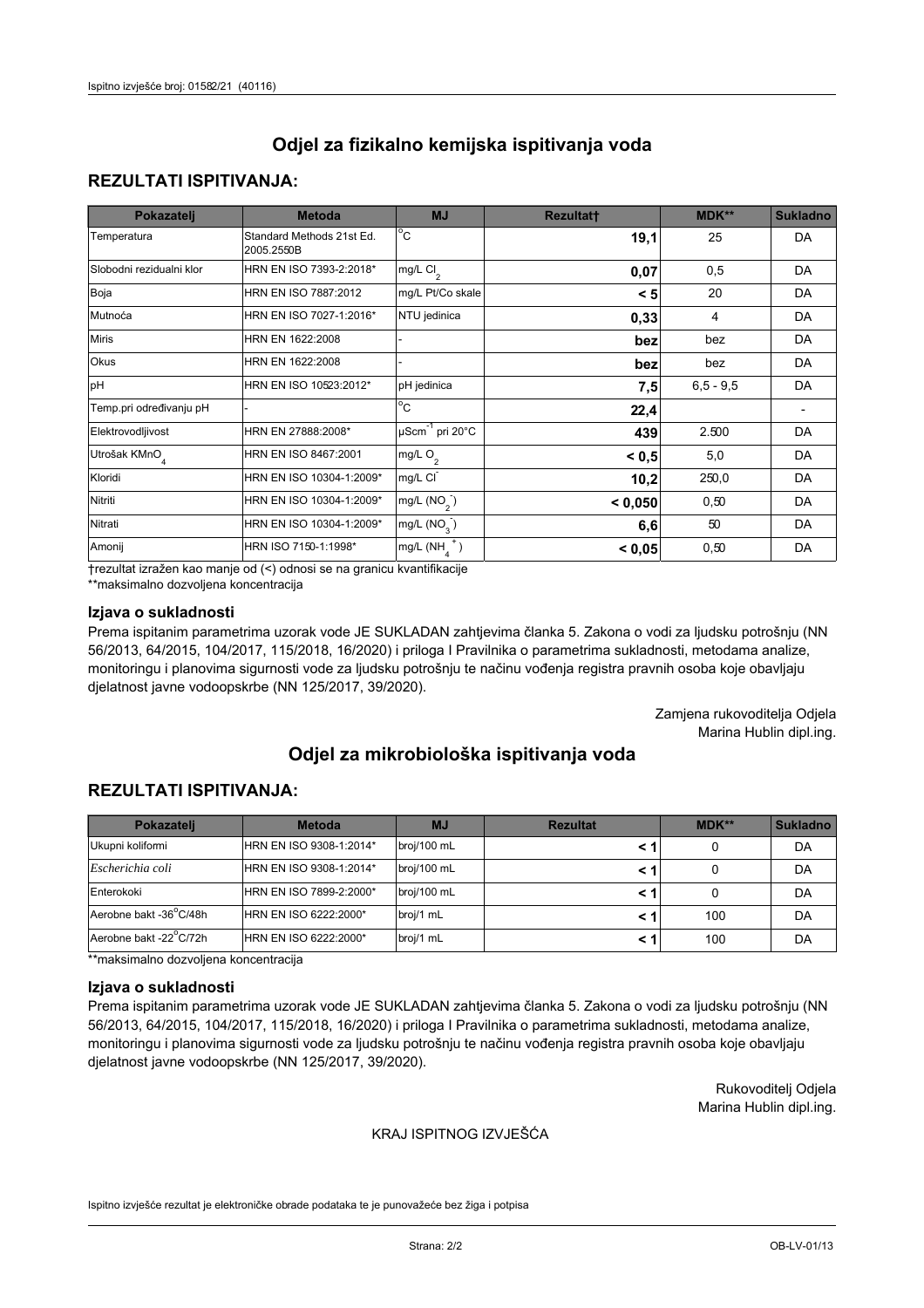



Rakitje, 19.07.2021.

# **ISPITNO IZVJEŠĆE**

#### ISPITNO IZVJEŠĆE BROJ: 01583/21 (40117)

| Naziy uzorka:<br>Vrsta uzorka:                                                  |                                      | VODA ZA LJUDSKU POTROŠNJU<br>Javna vodoopskrba - razvodni sustav                                                                                                                              |                                                                                                                                                            |                                                                                                                  |  |  |  |
|---------------------------------------------------------------------------------|--------------------------------------|-----------------------------------------------------------------------------------------------------------------------------------------------------------------------------------------------|------------------------------------------------------------------------------------------------------------------------------------------------------------|------------------------------------------------------------------------------------------------------------------|--|--|--|
| HEO:<br>Uzorkovao:<br>Metoda<br>uzorkovanja:<br>Plan uzorkovanja: OB-LV-07/2021 |                                      | Ivanić Grad<br>Služba za zdravstvenu ekologiju / Marija Vrban dipl.san.ing.<br>HRN ISO 5667-5:2011*, HRN EN ISO 19458:2008*                                                                   |                                                                                                                                                            |                                                                                                                  |  |  |  |
| Uzorak uzorkovan                                                                |                                      |                                                                                                                                                                                               |                                                                                                                                                            |                                                                                                                  |  |  |  |
| Vrijeme uzimanja uzorka:                                                        |                                      | 15.07.2021.08:40                                                                                                                                                                              | Vrijeme dostave:                                                                                                                                           | 15.07.2021. 11:28                                                                                                |  |  |  |
| Analiza započeta:                                                               |                                      | 15.07.2021. 11:32                                                                                                                                                                             | Analiza završena:                                                                                                                                          | 19.07.2021.08:41                                                                                                 |  |  |  |
| Naručitelj:<br>Lokacija:                                                        | OIB: 54189804734<br>OIB: 54189804734 | KOLEDOVČINA ULICA 1, 10000 ZAGREB<br>Br. ugovora: 53-Z-UG-2021. od 03.03.2021.<br>NH KLOŠTAR IVANIĆ, CENTAR<br>KOLEDOVČINA ULICA 1, 10000 ZAGREB<br>Br. ugovora: 53-Z-UG-2021. od 03.03.2021. | VODOOPSKRBA I ODVODNJA ZAGREBAČKE ŽUPANIJE D.O.O.- PJ IVANIĆ GRAD<br>Vodovodom upravlja: VODOOPSKRBA I ODVODNJA ZAGREBAČKE ŽUPANIJE D.O.O.- PJ IVANIĆ GRAD |                                                                                                                  |  |  |  |
| Oblik zahtjeva:                                                                 | Zahtjev po ugovoru                   |                                                                                                                                                                                               |                                                                                                                                                            |                                                                                                                  |  |  |  |
| Opis uzorka:                                                                    |                                      |                                                                                                                                                                                               |                                                                                                                                                            | Uzorak za fizikalno kemijska ispitivanja uzorkovan u kemijski čistu staklenu ambalažu volumena 500 ml. Uzorak za |  |  |  |

Sukladnost je izražena uz rezultate ispitivanja.

Rukovoditelj Službe Marina Hublin dipl.ing.

Napomena:

- 1) Rezultati ispitivanja odnose se isključivo na ispitani uzorak odnosno zaprimljeni ukoliko je uzorkovanje izvršio naručitelj.
- 2) Ispitna izvješća se ne smiju umnožavati bez odobrenja Zavoda.
- 3) Akreditirane metode označene su zvjezdicom (\*).

4) Pri donošenju odluke o sukladnosti mjernih razultata s propisanim graničnim vrijednostima za akreditirane metode primjenjuje se pravilo jednostavnog prihvaćanja pri čemu se mjerna nesigurnost ne uzima u obzir, ali je dostupna na zahtjev u ispitnom laboratoriju. 5) Zavod se odriče odgovornosti za informacije dobivene od naručitelja

mikrobiološka ispitivanja uzorkovan u sterilnu staklenu ambalažu volumena 500 ml s dodatkom natrijevog tiosulfata.

Služba za zdravstvenu ekologiju ovlaštena je kao službeni laboratorij za obavljanje određenih analiza vode, hrane u okolišnih uzoraka u proizvodnji hrane prema rješenju Ministarstva poljoprivrede: KLASA: UP/I-322-01/21-01/05, URBROJ: 525-10/1304-21-4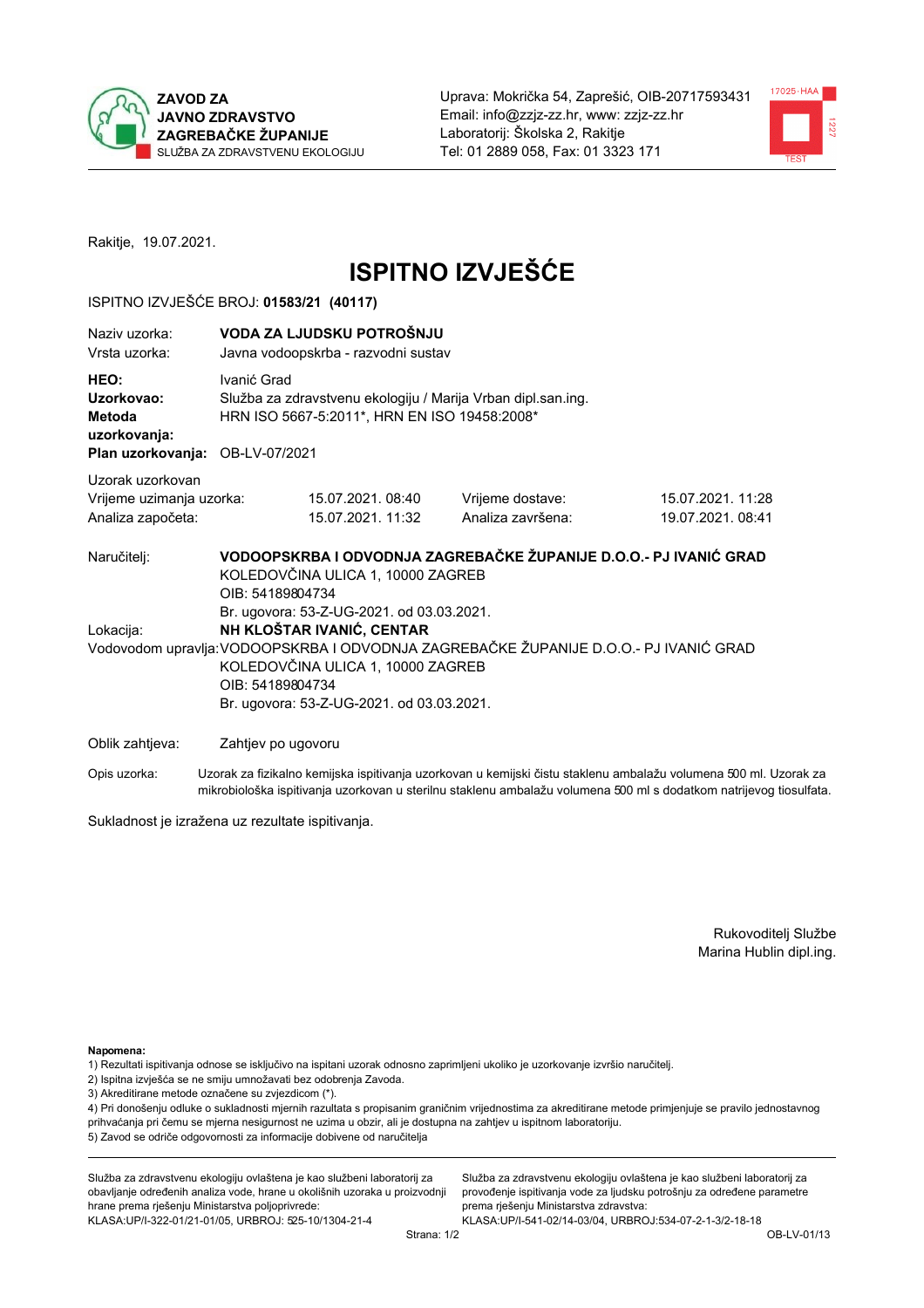## **REZULTATI ISPITIVANJA:**

| Pokazatelj                | <b>Metoda</b>                           | <b>MJ</b>                        | <b>Rezultatt</b> | MDK**       | <b>Sukladno</b> |
|---------------------------|-----------------------------------------|----------------------------------|------------------|-------------|-----------------|
| Temperatura               | Standard Methods 21st Ed.<br>2005.2550B | $^{\circ}$ C                     | 17,9             | 25          | DA              |
| Slobodni rezidualni klor  | HRN EN ISO 7393-2:2018*                 | mg/L $Cl2$                       | 0,15             | 0,5         | DA              |
| Boja                      | HRN EN ISO 7887:2012                    | mg/L Pt/Co skale                 | < 5              | 20          | DA              |
| Mutnoća                   | HRN EN ISO 7027-1:2016*                 | NTU jedinica                     | 0,31             | 4           | DA              |
| <b>Miris</b>              | HRN EN 1622:2008                        |                                  | bez              | bez         | DA              |
| Okus                      | HRN EN 1622:2008                        |                                  | bez              | bez         | DA              |
| pH                        | HRN EN ISO 10523:2012*                  | pH jedinica                      | 7,5              | $6,5 - 9,5$ | DA              |
| Temp.pri određivanju pH   |                                         | $\overline{c}$                   | 22,1             |             |                 |
| Elektrovodljivost         | HRN EN 27888:2008*                      | $\mu$ Scm <sup>-1</sup> pri 20°C | 454              | 2.500       | DA              |
| Utrošak KMnO <sub>4</sub> | HRN EN ISO 8467:2001                    | mg/L O <sub>2</sub>              | < 0, 5           | 5,0         | DA              |
| Kloridi                   | HRN EN ISO 10304-1:2009*                | mg/L CI                          | 11,4             | 250,0       | DA              |
| Nitriti                   | HRN EN ISO 10304-1:2009*                | mg/L (NO <sub>2</sub> )          | < 0,050          | 0,50        | DA              |
| Nitrati                   | HRN EN ISO 10304-1:2009*                | mg/L (NO <sub>3</sub> )          | 7,3              | 50          | DA              |
| Amonij                    | HRN ISO 7150-1:1998*                    | $mg/L(NH_A^+)$                   | < 0,05           | 0,50        | DA              |

trezultat izražen kao manje od (<) odnosi se na granicu kvantifikacije

\*\*maksimalno dozvoljena koncentracija

### Izjava o sukladnosti

Prema ispitanim parametrima uzorak vode JE SUKLADAN zahtjevima članka 5. Zakona o vodi za ljudsku potrošnju (NN 56/2013, 64/2015, 104/2017, 115/2018, 16/2020) i priloga I Pravilnika o parametrima sukladnosti, metodama analize, monitoringu i planovima sigurnosti vode za ljudsku potrošnju te načinu vođenja registra pravnih osoba koje obavljaju djelatnost javne vodoopskrbe (NN 125/2017, 39/2020).

> Zamjena rukovoditelja Odjela Marina Hublin dipl.ing.

# Odjel za mikrobiološka ispitivanja voda

## **REZULTATI ISPITIVANJA:**

| Pokazatelj             | <b>Metoda</b>           | <b>MJ</b>   | <b>Rezultat</b> | $MDK**$ | <b>Sukladno</b> |
|------------------------|-------------------------|-------------|-----------------|---------|-----------------|
| Ukupni koliformi       | HRN EN ISO 9308-1:2014* | broj/100 mL |                 |         | DA              |
| Escherichia coli       | HRN EN ISO 9308-1:2014* | broj/100 mL |                 |         | DA              |
| Enterokoki             | HRN EN ISO 7899-2:2000* | broj/100 mL |                 |         | DA              |
| Aerobne bakt -36°C/48h | HRN EN ISO 6222:2000*   | broj/1 mL   |                 | 100     | DA              |
| Aerobne bakt -22°C/72h | HRN EN ISO 6222:2000*   | broj/1 mL   |                 | 100     | DA              |

\*\*maksimalno dozvoljena koncentracija

#### Izjava o sukladnosti

Prema ispitanim parametrima uzorak vode JE SUKLADAN zahtjevima članka 5. Zakona o vodi za ljudsku potrošnju (NN 56/2013, 64/2015, 104/2017, 115/2018, 16/2020) i priloga I Pravilnika o parametrima sukladnosti, metodama analize, monitoringu i planovima sigurnosti vode za ljudsku potrošnju te načinu vođenja registra pravnih osoba koje obavljaju djelatnost javne vodoopskrbe (NN 125/2017, 39/2020).

> Rukovoditelj Odjela Marina Hublin dipl.ing.

#### KRAJ ISPITNOG IZVJEŠĆA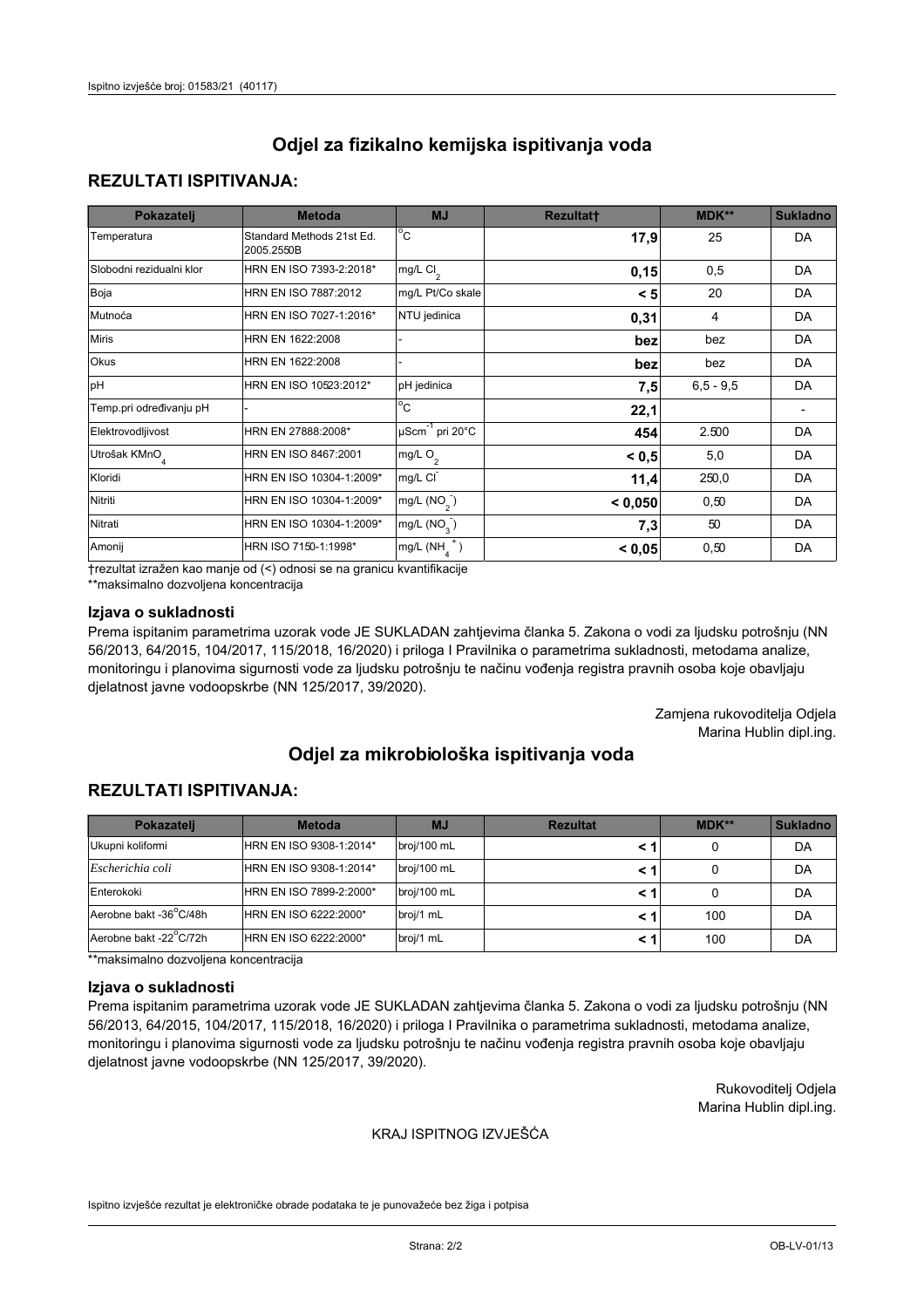



Rakitje, 19.07.2021.

# **ISPITNO IZVJEŠĆE**

#### ISPITNO IZVJEŠĆE BROJ: 01584/21 (40118)

| Naziy uzorka:<br>Vrsta uzorka:                                                  |                                      | VODA ZA LJUDSKU POTROŠNJU<br>Javna vodoopskrba - spremnik                                                                                                                              |                                                                                                                                                            |                                                                                                                  |  |  |  |
|---------------------------------------------------------------------------------|--------------------------------------|----------------------------------------------------------------------------------------------------------------------------------------------------------------------------------------|------------------------------------------------------------------------------------------------------------------------------------------------------------|------------------------------------------------------------------------------------------------------------------|--|--|--|
| HEO:<br>Uzorkovao:<br>Metoda<br>uzorkovanja:<br>Plan uzorkovanja: OB-LV-07/2021 | Ivanić Grad                          | Služba za zdravstvenu ekologiju / Marija Vrban dipl.san.ing.<br>HRN ISO 5667-5:2011*, HRN EN ISO 19458:2008*                                                                           |                                                                                                                                                            |                                                                                                                  |  |  |  |
|                                                                                 |                                      |                                                                                                                                                                                        |                                                                                                                                                            |                                                                                                                  |  |  |  |
| Uzorak uzorkovan<br>Vrijeme uzimanja uzorka:<br>Analiza započeta:               |                                      | 15.07.2021.08:55<br>15.07.2021. 11:34                                                                                                                                                  | Vrijeme dostave:<br>Analiza završena:                                                                                                                      | 15.07.2021. 11:28<br>19.07.2021.08:42                                                                            |  |  |  |
| Naručitelj:<br>Lokacija:                                                        | OIB: 54189804734<br>OIB: 54189804734 | KOLEDOVČINA ULICA 1, 10000 ZAGREB<br>Br. ugovora: 53-Z-UG-2021. od 03.03.2021.<br>SOBOČANI REZERVOAR<br>KOLEDOVČINA ULICA 1, 10000 ZAGREB<br>Br. ugovora: 53-Z-UG-2021. od 03.03.2021. | VODOOPSKRBA I ODVODNJA ZAGREBAČKE ŽUPANIJE D.O.O.- PJ IVANIĆ GRAD<br>Vodovodom upravlja: VODOOPSKRBA I ODVODNJA ZAGREBAČKE ŽUPANIJE D.O.O.- PJ IVANIĆ GRAD |                                                                                                                  |  |  |  |
| Oblik zahtjeva:                                                                 | Zahtjev po ugovoru                   |                                                                                                                                                                                        |                                                                                                                                                            |                                                                                                                  |  |  |  |
| Opis uzorka:                                                                    |                                      |                                                                                                                                                                                        |                                                                                                                                                            | Uzorak za fizikalno kemijska ispitivanja uzorkovan u kemijski čistu staklenu ambalažu volumena 500 ml. Uzorak za |  |  |  |

mikrobiološka ispitivanja uzorkovan u sterilnu staklenu ambalažu volumena 500 ml s dodatkom natrijevog tiosulfata.

Sukladnost je izražena uz rezultate ispitivanja.

Rukovoditelj Službe Marina Hublin dipl.ing.

Napomena:

- 1) Rezultati ispitivanja odnose se isključivo na ispitani uzorak odnosno zaprimljeni ukoliko je uzorkovanje izvršio naručitelj.
- 2) Ispitna izvješća se ne smiju umnožavati bez odobrenja Zavoda.
- 3) Akreditirane metode označene su zvjezdicom (\*).

4) Pri donošenju odluke o sukladnosti mjernih razultata s propisanim graničnim vrijednostima za akreditirane metode primjenjuje se pravilo jednostavnog prihvaćanja pri čemu se mjerna nesigurnost ne uzima u obzir, ali je dostupna na zahtjev u ispitnom laboratoriju. 5) Zavod se odriče odgovornosti za informacije dobivene od naručitelja

Služba za zdravstvenu ekologiju ovlaštena je kao službeni laboratorij za obavljanje određenih analiza vode, hrane u okolišnih uzoraka u proizvodnji hrane prema rješenju Ministarstva poljoprivrede: KLASA.UP/I-322-01/21-01/05, URBROJ: 525-10/1304-21-4

Služba za zdravstvenu ekologiju ovlaštena je kao službeni laboratorij za provođenje ispitivanja vode za ljudsku potrošnju za određene parametre prema rješenju Ministarstva zdravstva: KLASA:UP/I-541-02/14-03/04, URBROJ:534-07-2-1-3/2-18-18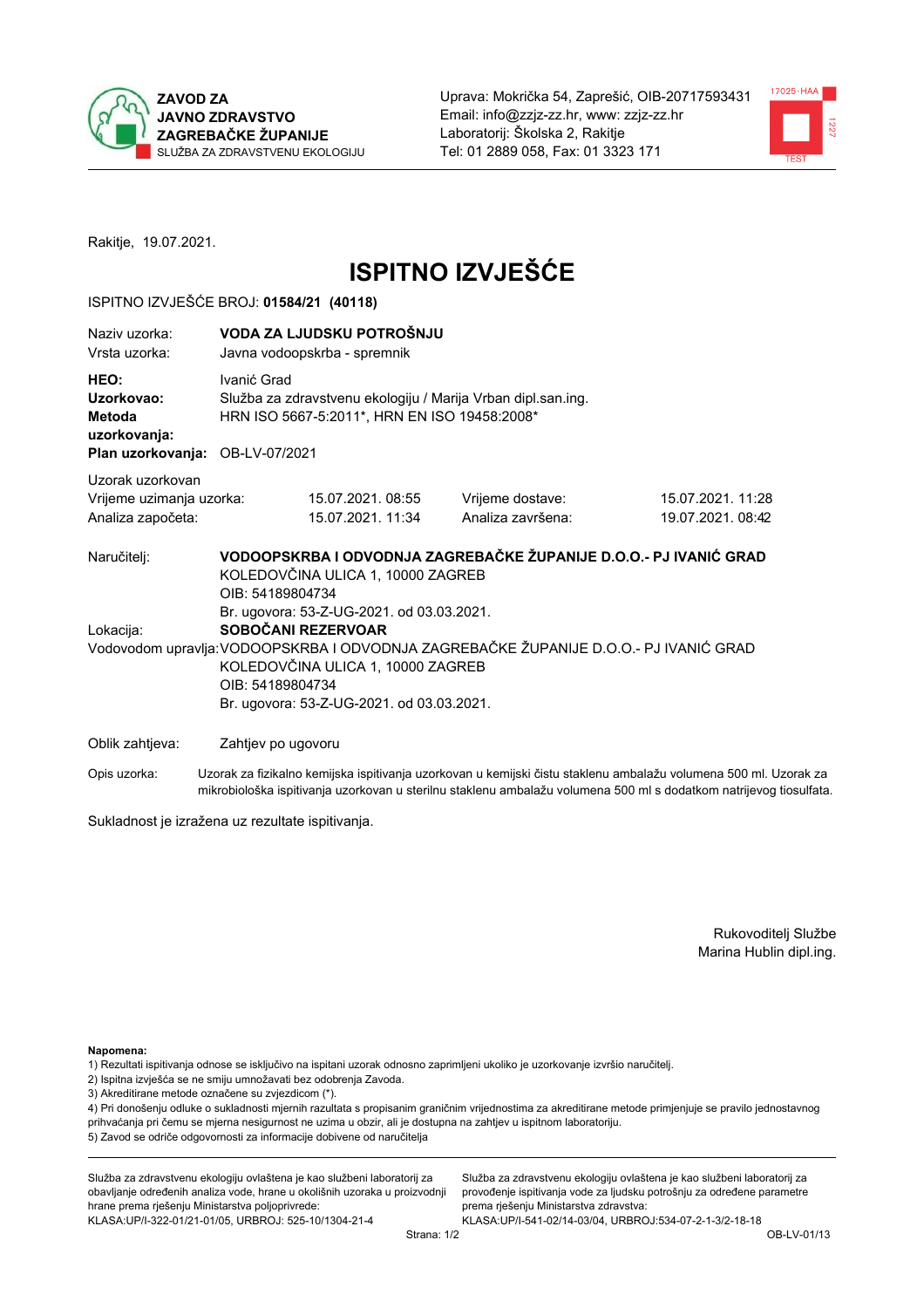## **REZULTATI ISPITIVANJA:**

| Pokazatelj                | <b>Metoda</b>                           | <b>MJ</b>                        | <b>Rezultatt</b> | MDK**       | <b>Sukladno</b> |
|---------------------------|-----------------------------------------|----------------------------------|------------------|-------------|-----------------|
| Temperatura               | Standard Methods 21st Ed.<br>2005.2550B | $^{\circ}$ C                     | 16,4             | 25          | DA              |
| Slobodni rezidualni klor  | HRN EN ISO 7393-2:2018*                 | $mg/L$ Cl <sub>2</sub>           | 0, 10            | 0,5         | DA              |
| Boja                      | HRN EN ISO 7887:2012                    | mg/L Pt/Co skale                 | < 5              | 20          | DA              |
| Mutnoća                   | HRN EN ISO 7027-1:2016*                 | NTU jedinica                     | 0,29             | 4           | DA              |
| <b>Miris</b>              | HRN EN 1622:2008                        |                                  | bez              | bez         | DA              |
| Okus                      | HRN EN 1622:2008                        |                                  | bez              | bez         | DA              |
| pH                        | HRN EN ISO 10523:2012*                  | pH jedinica                      | 7,4              | $6,5 - 9,5$ | DA              |
| Temp.pri određivanju pH   |                                         | $\overline{c}$                   | 19,6             |             |                 |
| Elektrovodljivost         | HRN EN 27888:2008*                      | $\mu$ Scm <sup>-1</sup> pri 20°C | 509              | 2.500       | DA              |
| Utrošak KMnO <sub>4</sub> | HRN EN ISO 8467:2001                    | mg/L O <sub>2</sub>              | 0,7              | 5,0         | DA              |
| Kloridi                   | HRN EN ISO 10304-1:2009*                | mg/L CI                          | 11,7             | 250,0       | DA              |
| Nitriti                   | HRN EN ISO 10304-1:2009*                | mg/L (NO <sub>2</sub> )          | < 0,050          | 0,50        | DA              |
| Nitrati                   | HRN EN ISO 10304-1:2009*                | mg/L (NO <sub>3</sub> )          | 7,3              | 50          | DA              |
| Amonij                    | HRN ISO 7150-1:1998*                    | $mg/L(NH_A^+)$                   | < 0,05           | 0,50        | DA              |

trezultat izražen kao manje od (<) odnosi se na granicu kvantifikacije

\*\*maksimalno dozvoljena koncentracija

### Izjava o sukladnosti

Prema ispitanim parametrima uzorak vode JE SUKLADAN zahtjevima članka 5. Zakona o vodi za ljudsku potrošnju (NN 56/2013, 64/2015, 104/2017, 115/2018, 16/2020) i priloga I Pravilnika o parametrima sukladnosti, metodama analize, monitoringu i planovima sigurnosti vode za ljudsku potrošnju te načinu vođenja registra pravnih osoba koje obavljaju djelatnost javne vodoopskrbe (NN 125/2017, 39/2020).

> Zamjena rukovoditelja Odjela Marina Hublin dipl.ing.

# Odjel za mikrobiološka ispitivanja voda

## **REZULTATI ISPITIVANJA:**

| Pokazateli             | <b>Metoda</b>           | <b>MJ</b>   | <b>Rezultat</b> | $MDK**$ | <b>Sukladno</b> |
|------------------------|-------------------------|-------------|-----------------|---------|-----------------|
| Ukupni koliformi       | HRN EN ISO 9308-1:2014* | broj/100 mL |                 |         | DA              |
| Escherichia coli       | HRN EN ISO 9308-1:2014* | broj/100 mL |                 |         | DA              |
| Enterokoki             | HRN EN ISO 7899-2:2000* | broj/100 mL |                 |         | DA              |
| Aerobne bakt -36°C/48h | HRN EN ISO 6222:2000*   | broj/1 mL   |                 | 100     | DA              |
| Aerobne bakt -22 C/72h | HRN EN ISO 6222:2000*   | broj/1 mL   |                 | 100     | DA              |

\*\*maksimalno dozvoljena koncentracija

#### Izjava o sukladnosti

Prema ispitanim parametrima uzorak vode JE SUKLADAN zahtjevima članka 5. Zakona o vodi za ljudsku potrošnju (NN 56/2013, 64/2015, 104/2017, 115/2018, 16/2020) i priloga I Pravilnika o parametrima sukladnosti, metodama analize, monitoringu i planovima sigurnosti vode za ljudsku potrošnju te načinu vođenja registra pravnih osoba koje obavljaju djelatnost javne vodoopskrbe (NN 125/2017, 39/2020).

> Rukovoditelj Odjela Marina Hublin dipl.ing.

#### KRAJ ISPITNOG IZVJEŠĆA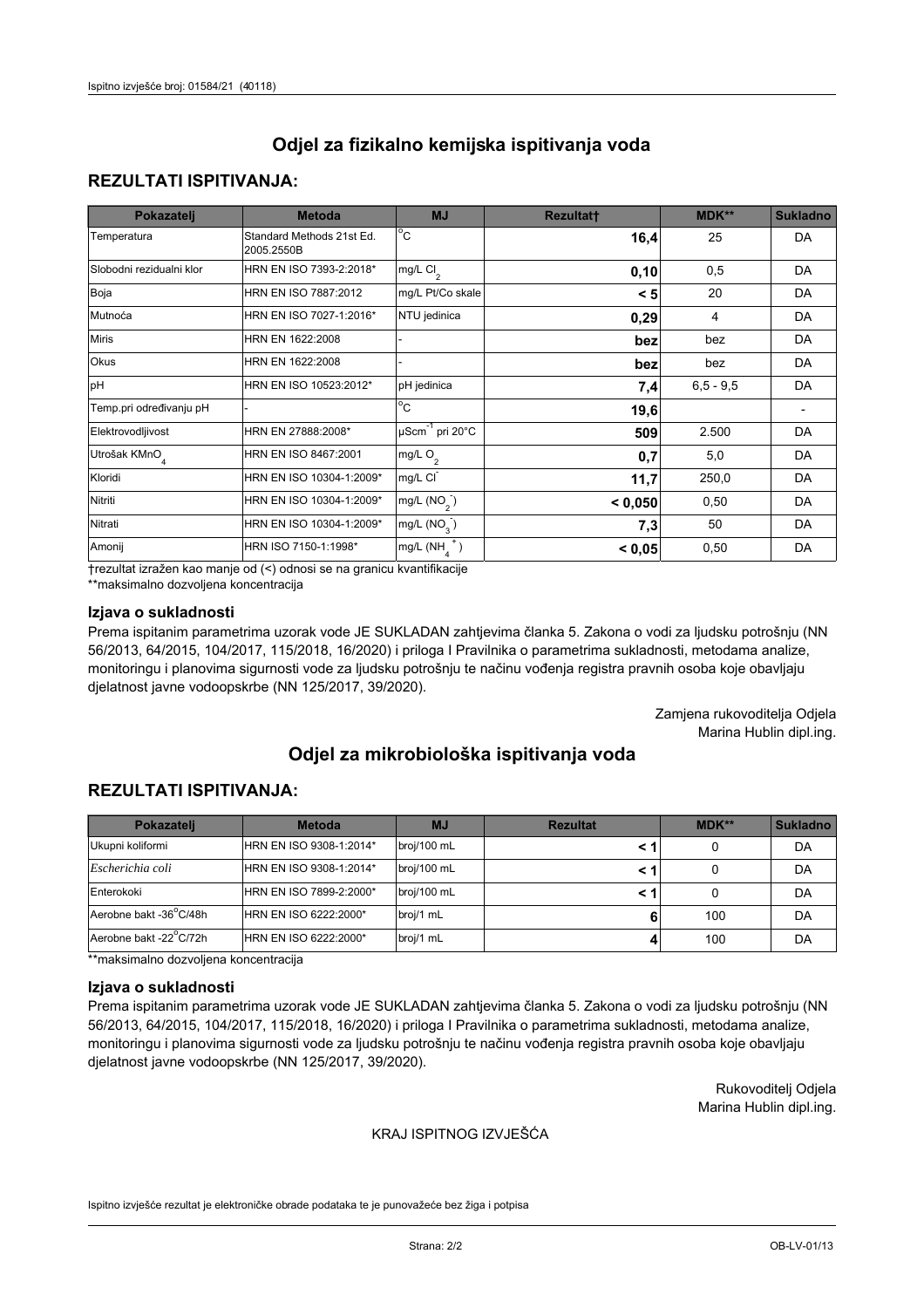



Rakitje, 19.07.2021.

# **ISPITNO IZVJEŠĆE**

#### ISPITNO IZVJEŠĆE BROJ: 01585/21 (40119)

| Naziy uzorka:<br>Vrsta uzorka:                                                  | VODA ZA LJUDSKU POTROŠNJU<br>Javna vodoopskrba - razvodni sustav                                                                                                                                                                                                                                                                                |                                                                                                              |                                       |                                       |  |  |  |
|---------------------------------------------------------------------------------|-------------------------------------------------------------------------------------------------------------------------------------------------------------------------------------------------------------------------------------------------------------------------------------------------------------------------------------------------|--------------------------------------------------------------------------------------------------------------|---------------------------------------|---------------------------------------|--|--|--|
| HEO:<br>Uzorkovao:<br>Metoda<br>uzorkovanja:<br>Plan uzorkovanja: OB-LV-07/2021 | Ivanić Grad                                                                                                                                                                                                                                                                                                                                     | Služba za zdravstvenu ekologiju / Marija Vrban dipl.san.ing.<br>HRN ISO 5667-5:2011*, HRN EN ISO 19458:2008* |                                       |                                       |  |  |  |
| Uzorak uzorkovan<br>Vrijeme uzimanja uzorka:<br>Analiza započeta:               |                                                                                                                                                                                                                                                                                                                                                 | 15.07.2021.09:10<br>15.07.2021. 11:35                                                                        | Vrijeme dostave:<br>Analiza završena: | 15.07.2021. 11:28<br>19.07.2021.08:42 |  |  |  |
| Naručitelj:<br>Lokacija:                                                        | VODOOPSKRBA I ODVODNJA ZAGREBAČKE ŽUPANIJE D.O.O.- PJ IVANIĆ GRAD<br>KOLEDOVČINA ULICA 1, 10000 ZAGREB<br>OIB: 54189804734<br>Br. ugovora: 53-Z-UG-2021. od 03.03.2021.<br><b>NH ŠUMEČANI</b><br>Vodovodom upravlja: VODOOPSKRBA I ODVODNJA ZAGREBAČKE ŽUPANIJE D.O.O.- PJ IVANIĆ GRAD<br>KOLEDOVČINA ULICA 1, 10000 ZAGREB<br>OIB: 54189804734 |                                                                                                              |                                       |                                       |  |  |  |
| Br. ugovora: 53-Z-UG-2021. od 03.03.2021.                                       |                                                                                                                                                                                                                                                                                                                                                 |                                                                                                              |                                       |                                       |  |  |  |
| Oblik zahtjeva:                                                                 |                                                                                                                                                                                                                                                                                                                                                 | Zahtjev po ugovoru                                                                                           |                                       |                                       |  |  |  |

Opis uzorka: Uzorak za fizikalno kemijska ispitivanja uzorkovan u kemijski čistu staklenu ambalažu volumena 500 ml. Uzorak za mikrobiološka ispitivanja uzorkovan u sterilnu staklenu ambalažu volumena 500 ml s dodatkom natrijevog tiosulfata.

Sukladnost je izražena uz rezultate ispitivanja.

Rukovoditelj Službe Marina Hublin dipl.ing.

Napomena:

- 1) Rezultati ispitivanja odnose se isključivo na ispitani uzorak odnosno zaprimljeni ukoliko je uzorkovanje izvršio naručitelj.
- 2) Ispitna izvješća se ne smiju umnožavati bez odobrenja Zavoda.
- 3) Akreditirane metode označene su zvjezdicom (\*).

4) Pri donošenju odluke o sukladnosti mjernih razultata s propisanim graničnim vrijednostima za akreditirane metode primjenjuje se pravilo jednostavnog prihvaćanja pri čemu se mjerna nesigurnost ne uzima u obzir, ali je dostupna na zahtjev u ispitnom laboratoriju. 5) Zavod se odriče odgovornosti za informacije dobivene od naručitelja

Služba za zdravstvenu ekologiju ovlaštena je kao službeni laboratorij za obavljanje određenih analiza vode, hrane u okolišnih uzoraka u proizvodnji hrane prema rješenju Ministarstva poljoprivrede: KLASA: UP/I-322-01/21-01/05, URBROJ: 525-10/1304-21-4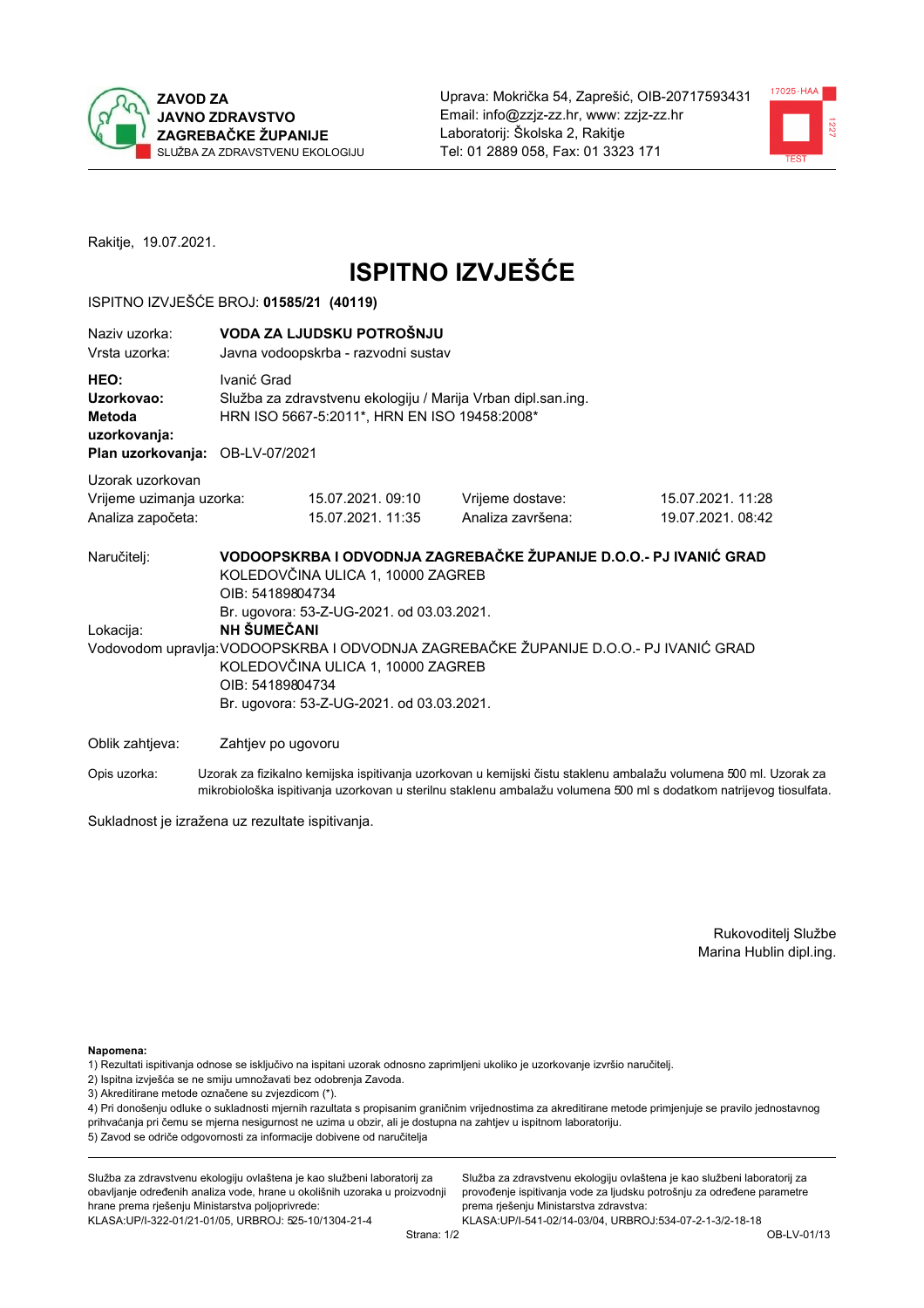## **REZULTATI ISPITIVANJA:**

| Pokazatelj                | <b>Metoda</b>                           | <b>MJ</b>                                | <b>Rezultatt</b> | <b>MDK**</b> | <b>Sukladno</b> |
|---------------------------|-----------------------------------------|------------------------------------------|------------------|--------------|-----------------|
| Temperatura               | Standard Methods 21st Ed.<br>2005.2550B | $\overline{C}$                           | 18,4             | 25           | DA              |
| Slobodni rezidualni klor  | HRN EN ISO 7393-2:2018*                 | $\overline{\text{mg/L}}$ Cl <sub>2</sub> | 0,07             | 0,5          | DA              |
| Boja                      | HRN EN ISO 7887:2012                    | mg/L Pt/Co skale                         | < 5              | 20           | DA              |
| Mutnoća                   | HRN EN ISO 7027-1:2016*                 | NTU jedinica                             | 0,37             | 4            | DA              |
| <b>Miris</b>              | HRN EN 1622:2008                        |                                          | bez              | bez          | DA              |
| Okus                      | HRN EN 1622:2008                        |                                          | bez              | bez          | DA              |
| pH                        | HRN EN ISO 10523:2012*                  | pH jedinica                              | 7,5              | $6.5 - 9.5$  | DA              |
| Temp.pri određivanju pH   |                                         | $\overline{c}$                           | 21,5             |              |                 |
| Elektrovodljivost         | HRN EN 27888:2008*                      | $\mu$ Scm <sup>-1</sup> pri 20°C         | 482              | 2.500        | DA              |
| Utrošak KMnO <sub>4</sub> | HRN EN ISO 8467:2001                    | mg/L $O_2$                               | 0,5              | 5,0          | DA              |
| Kloridi                   | HRN EN ISO 10304-1:2009*                | mg/L CI                                  | 10,5             | 250,0        | DA              |
| Nitriti                   | HRN EN ISO 10304-1:2009*                | mg/L (NO <sub>2</sub> )                  | < 0,050          | 0,50         | DA              |
| Nitrati                   | HRN EN ISO 10304-1:2009*                | mg/L $(NO3)$                             | 6,8              | 50           | DA              |
| Amonij                    | HRN ISO 7150-1:1998*                    | mg/L $(NH_{\lambda}^{\dagger})$          | < 0,05           | 0,50         | DA              |

trezultat izražen kao manje od (<) odnosi se na granicu kvantifikacije

\*\*maksimalno dozvoljena koncentracija

### Izjava o sukladnosti

Prema ispitanim parametrima uzorak vode JE SUKLADAN zahtjevima članka 5. Zakona o vodi za ljudsku potrošnju (NN 56/2013, 64/2015, 104/2017, 115/2018, 16/2020) i priloga I Pravilnika o parametrima sukladnosti, metodama analize, monitoringu i planovima sigurnosti vode za ljudsku potrošnju te načinu vođenja registra pravnih osoba koje obavljaju djelatnost javne vodoopskrbe (NN 125/2017, 39/2020).

> Zamjena rukovoditelja Odjela Marina Hublin dipl.ing.

## Odjel za mikrobiološka ispitivanja voda

## **REZULTATI ISPITIVANJA:**

| Pokazateli             | <b>Metoda</b>           | <b>MJ</b>   | <b>Rezultat</b> | $MDK**$ | <b>Sukladno</b> |
|------------------------|-------------------------|-------------|-----------------|---------|-----------------|
| Ukupni koliformi       | HRN EN ISO 9308-1:2014* | broj/100 mL |                 |         | DA              |
| Escherichia coli       | HRN EN ISO 9308-1:2014* | broj/100 mL |                 |         | DA              |
| Enterokoki             | HRN EN ISO 7899-2:2000* | broj/100 mL |                 |         | DA              |
| Aerobne bakt -36 C/48h | HRN EN ISO 6222:2000*   | broj/1 mL   |                 | 100     | DA              |
| Aerobne bakt -22 C/72h | HRN EN ISO 6222:2000*   | broj/1 mL   |                 | 100     | DA              |

\*\*maksimalno dozvoljena koncentracija

#### Izjava o sukladnosti

Prema ispitanim parametrima uzorak vode JE SUKLADAN zahtjevima članka 5. Zakona o vodi za ljudsku potrošnju (NN 56/2013, 64/2015, 104/2017, 115/2018, 16/2020) i priloga I Pravilnika o parametrima sukladnosti, metodama analize, monitoringu i planovima sigurnosti vode za ljudsku potrošnju te načinu vođenja registra pravnih osoba koje obavljaju djelatnost javne vodoopskrbe (NN 125/2017, 39/2020).

> Rukovoditelj Odjela Marina Hublin dipl.ing.

#### KRAJ ISPITNOG IZVJEŠĆA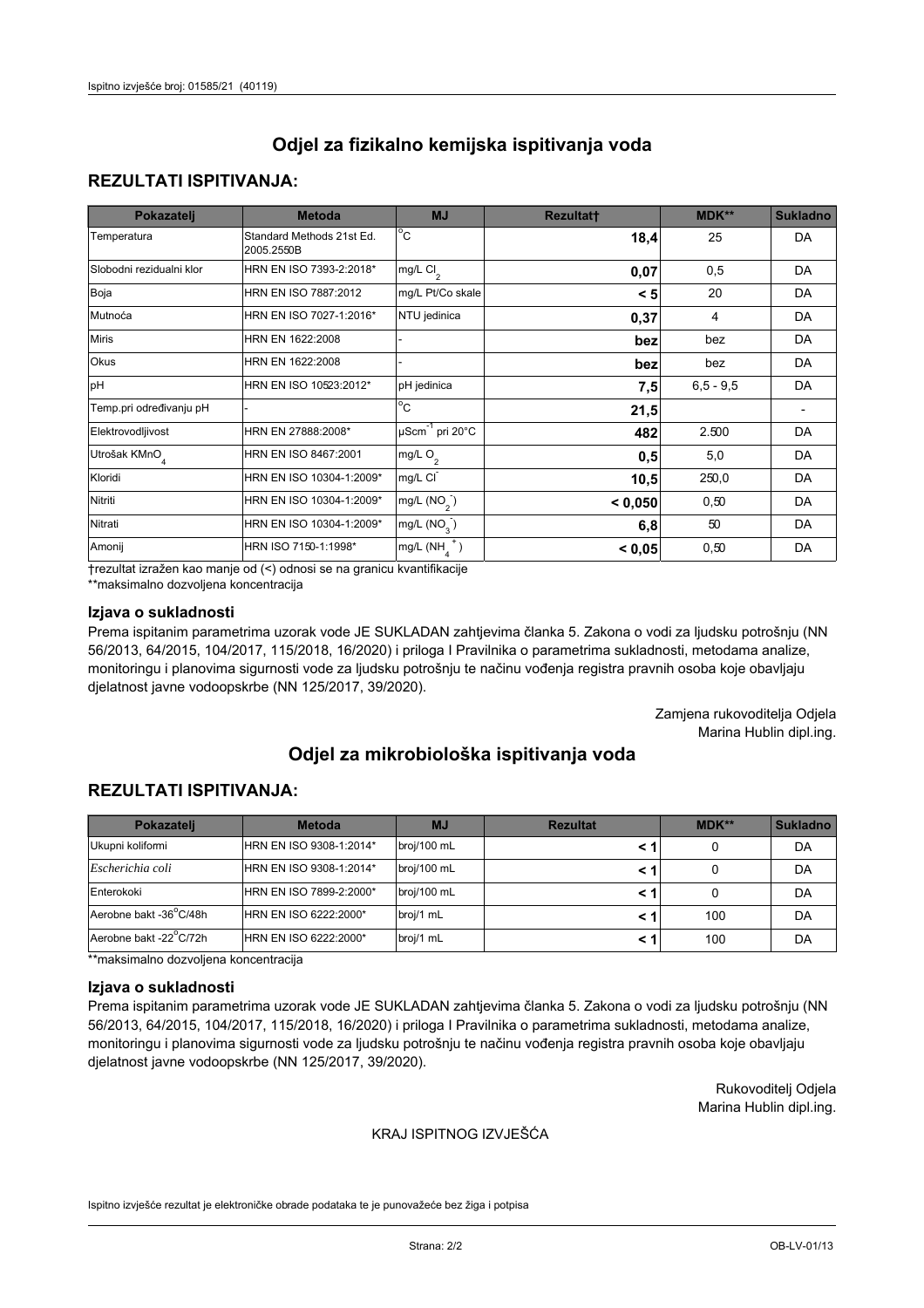



Rakitje, 19.07.2021.

# **ISPITNO IZVJEŠĆE**

#### ISPITNO IZVJEŠĆE BROJ: 01586/21 (40120)

| Naziv uzorka:<br>Vrsta uzorka:                                                                                                                                                              |                    | VODA ZA LJUDSKU POTROŠNJU<br>Javna vodoopskrba - razvodni sustav                                                                                                        |                                       |                                                                                                                  |  |  |  |  |
|---------------------------------------------------------------------------------------------------------------------------------------------------------------------------------------------|--------------------|-------------------------------------------------------------------------------------------------------------------------------------------------------------------------|---------------------------------------|------------------------------------------------------------------------------------------------------------------|--|--|--|--|
| HEO:<br>Uzorkovao:<br>Metoda<br>uzorkovanja:<br>Plan uzorkovanja:                                                                                                                           | OB-LV-07/2021      | Ivanić Grad<br>Služba za zdravstvenu ekologiju / Marija Vrban dipl.san.ing.<br>HRN ISO 5667-5:2011*, HRN EN ISO 19458:2008*                                             |                                       |                                                                                                                  |  |  |  |  |
| Uzorak uzorkovan                                                                                                                                                                            |                    |                                                                                                                                                                         |                                       |                                                                                                                  |  |  |  |  |
| Vrijeme uzimanja uzorka:<br>Analiza započeta:                                                                                                                                               |                    | 15.07.2021, 09:25<br>15.07.2021. 11:36                                                                                                                                  | Vrijeme dostave:<br>Analiza završena: | 15.07.2021. 11:28<br>19.07.2021.08:42                                                                            |  |  |  |  |
| Naručitelj:                                                                                                                                                                                 |                    | VODOOPSKRBA I ODVODNJA ZAGREBAČKE ŽUPANIJE D.O.O.- PJ IVANIĆ GRAD<br>KOLEDOVČINA ULICA 1, 10000 ZAGREB<br>OIB: 54189804734<br>Br. ugovora: 53-Z-UG-2021. od 03.03.2021. |                                       |                                                                                                                  |  |  |  |  |
| Lokacija:                                                                                                                                                                                   | <b>NH SIRINEC</b>  |                                                                                                                                                                         |                                       |                                                                                                                  |  |  |  |  |
| Vodovodom upravlja: VODOOPSKRBA I ODVODNJA ZAGREBAČKE ŽUPANIJE D.O.O.- PJ IVANIĆ GRAD<br>KOLEDOVČINA ULICA 1, 10000 ZAGREB<br>OIB: 54189804734<br>Br. ugovora: 53-Z-UG-2021. od 03.03.2021. |                    |                                                                                                                                                                         |                                       |                                                                                                                  |  |  |  |  |
| Oblik zahtjeva:                                                                                                                                                                             | Zahtjev po ugovoru |                                                                                                                                                                         |                                       |                                                                                                                  |  |  |  |  |
| Opis uzorka:                                                                                                                                                                                |                    |                                                                                                                                                                         |                                       | Uzorak za fizikalno kemijska ispitivanja uzorkovan u kemijski čistu staklenu ambalažu volumena 500 ml. Uzorak za |  |  |  |  |

mikrobiološka ispitivanja uzorkovan u sterilnu staklenu ambalažu volumena 500 ml s dodatkom natrijevog tiosulfata.

Sukladnost je izražena uz rezultate ispitivanja.

Rukovoditelj Službe Marina Hublin dipl.ing.

Napomena:

- 1) Rezultati ispitivanja odnose se isključivo na ispitani uzorak odnosno zaprimljeni ukoliko je uzorkovanje izvršio naručitelj.
- 2) Ispitna izvješća se ne smiju umnožavati bez odobrenja Zavoda.
- 3) Akreditirane metode označene su zvjezdicom (\*).

4) Pri donošenju odluke o sukladnosti mjernih razultata s propisanim graničnim vrijednostima za akreditirane metode primjenjuje se pravilo jednostavnog prihvaćanja pri čemu se mjerna nesigurnost ne uzima u obzir, ali je dostupna na zahtjev u ispitnom laboratoriju. 5) Zavod se odriče odgovornosti za informacije dobivene od naručitelja

Služba za zdravstvenu ekologiju ovlaštena je kao službeni laboratorij za obavljanje određenih analiza vode, hrane u okolišnih uzoraka u proizvodnji hrane prema rješenju Ministarstva poljoprivrede: KLASA: UP/I-322-01/21-01/05, URBROJ: 525-10/1304-21-4

Služba za zdravstvenu ekologiju ovlaštena je kao službeni laboratorij za provođenje ispitivanja vode za ljudsku potrošnju za određene parametre prema rješenju Ministarstva zdravstva: KLASA:UP/I-541-02/14-03/04, URBROJ:534-07-2-1-3/2-18-18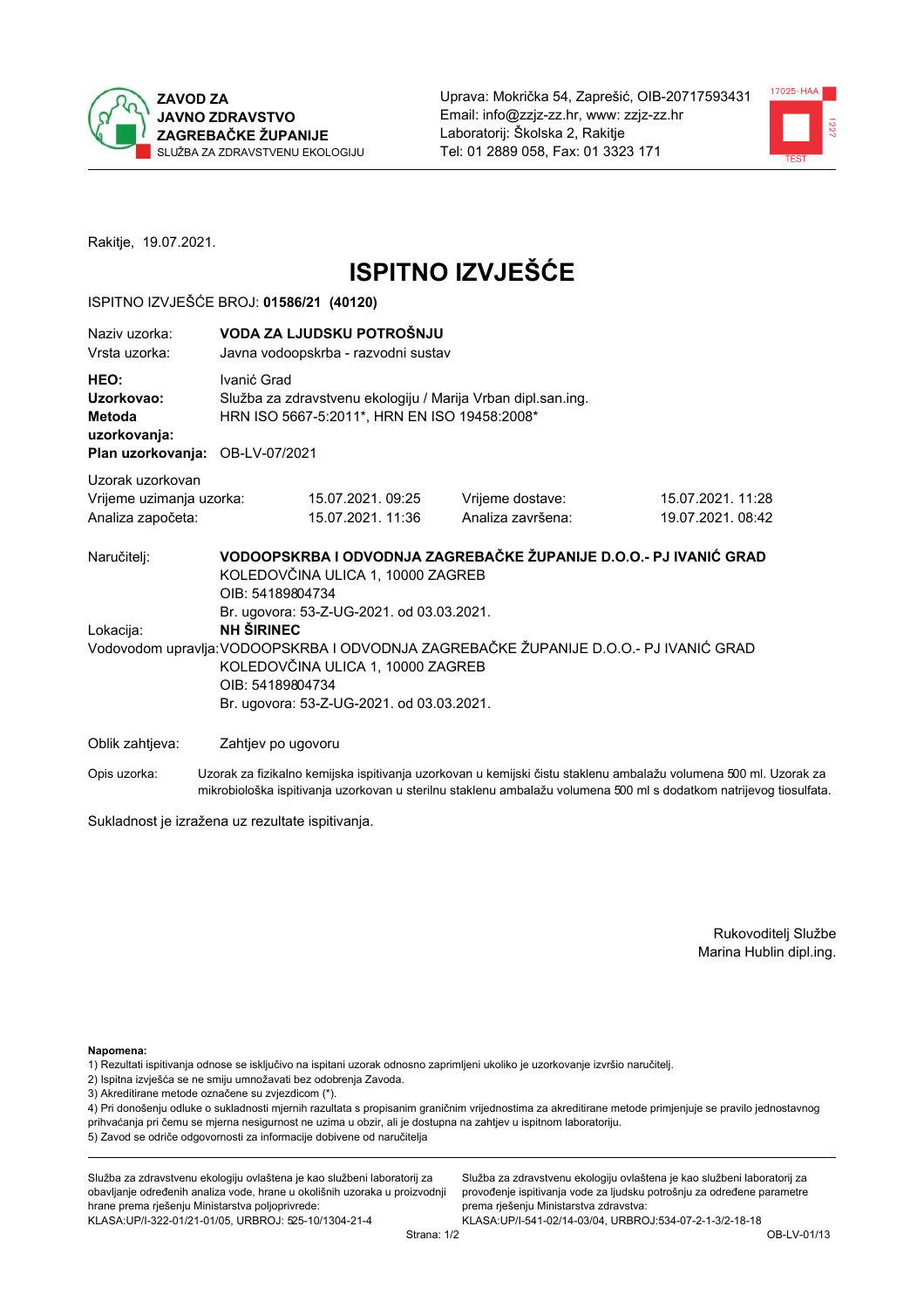## **REZULTATI ISPITIVANJA:**

| Pokazatelj                | <b>Metoda</b>                           | <b>MJ</b>                                | <b>Rezultatt</b> | <b>MDK**</b> | <b>Sukladno</b> |
|---------------------------|-----------------------------------------|------------------------------------------|------------------|--------------|-----------------|
| Temperatura               | Standard Methods 21st Ed.<br>2005.2550B | $\overline{C}$                           | 19,9             | 25           | DA              |
| Slobodni rezidualni klor  | HRN EN ISO 7393-2:2018*                 | $\overline{\text{mg/L}}$ Cl <sub>2</sub> | 0,05             | 0,5          | DA              |
| Boja                      | HRN EN ISO 7887:2012                    | mg/L Pt/Co skale                         | < 5              | 20           | DA              |
| Mutnoća                   | HRN EN ISO 7027-1:2016*                 | NTU jedinica                             | 0,46             | 4            | DA              |
| <b>Miris</b>              | HRN EN 1622:2008                        |                                          | bez              | bez          | DA              |
| Okus                      | HRN EN 1622:2008                        |                                          | bez              | bez          | DA              |
| pH                        | HRN EN ISO 10523:2012*                  | pH jedinica                              | 7,5              | $6.5 - 9.5$  | DA              |
| Temp.pri određivanju pH   |                                         | $\overline{c}$                           | 22,1             |              |                 |
| Elektrovodljivost         | HRN EN 27888:2008*                      | $\mu$ Scm <sup>-1</sup> pri 20°C         | 455              | 2.500        | DA              |
| Utrošak KMnO <sub>4</sub> | HRN EN ISO 8467:2001                    | mg/L $O_2$                               | 0,5              | 5,0          | DA              |
| Kloridi                   | HRN EN ISO 10304-1:2009*                | mg/L CI                                  | 9,5              | 250,0        | DA              |
| Nitriti                   | HRN EN ISO 10304-1:2009*                | mg/L (NO <sub>2</sub> )                  | < 0,050          | 0,50         | DA              |
| Nitrati                   | HRN EN ISO 10304-1:2009*                | mg/L $(NO3)$                             | 5,8              | 50           | DA              |
| Amonij                    | HRN ISO 7150-1:1998*                    | mg/L $(NH_{\lambda}^{\dagger})$          | < 0,05           | 0,50         | DA              |

trezultat izražen kao manje od (<) odnosi se na granicu kvantifikacije

\*\*maksimalno dozvoljena koncentracija

### Izjava o sukladnosti

Prema ispitanim parametrima uzorak vode JE SUKLADAN zahtjevima članka 5. Zakona o vodi za ljudsku potrošnju (NN 56/2013, 64/2015, 104/2017, 115/2018, 16/2020) i priloga I Pravilnika o parametrima sukladnosti, metodama analize, monitoringu i planovima sigurnosti vode za ljudsku potrošnju te načinu vođenja registra pravnih osoba koje obavljaju djelatnost javne vodoopskrbe (NN 125/2017, 39/2020).

> Zamjena rukovoditelja Odjela Marina Hublin dipl.ing.

## Odjel za mikrobiološka ispitivanja voda

## **REZULTATI ISPITIVANJA:**

| Pokazatelj             | <b>Metoda</b>           | <b>MJ</b>   | <b>Rezultat</b> | $MDK**$ | <b>Sukladno</b> |
|------------------------|-------------------------|-------------|-----------------|---------|-----------------|
| Ukupni koliformi       | HRN EN ISO 9308-1:2014* | broj/100 mL |                 |         | DA              |
| Escherichia coli       | HRN EN ISO 9308-1:2014* | broj/100 mL |                 |         | DA              |
| Enterokoki             | HRN EN ISO 7899-2:2000* | broj/100 mL |                 |         | DA              |
| Aerobne bakt -36°C/48h | HRN EN ISO 6222:2000*   | broj/1 mL   |                 | 100     | DA              |
| Aerobne bakt -22°C/72h | HRN EN ISO 6222:2000*   | broj/1 mL   |                 | 100     | DA              |

\*\*maksimalno dozvoljena koncentracija

#### Izjava o sukladnosti

Prema ispitanim parametrima uzorak vode JE SUKLADAN zahtjevima članka 5. Zakona o vodi za ljudsku potrošnju (NN 56/2013, 64/2015, 104/2017, 115/2018, 16/2020) i priloga I Pravilnika o parametrima sukladnosti, metodama analize, monitoringu i planovima sigurnosti vode za ljudsku potrošnju te načinu vođenja registra pravnih osoba koje obavljaju djelatnost javne vodoopskrbe (NN 125/2017, 39/2020).

> Rukovoditelj Odjela Marina Hublin dipl.ing.

#### KRAJ ISPITNOG IZVJEŠĆA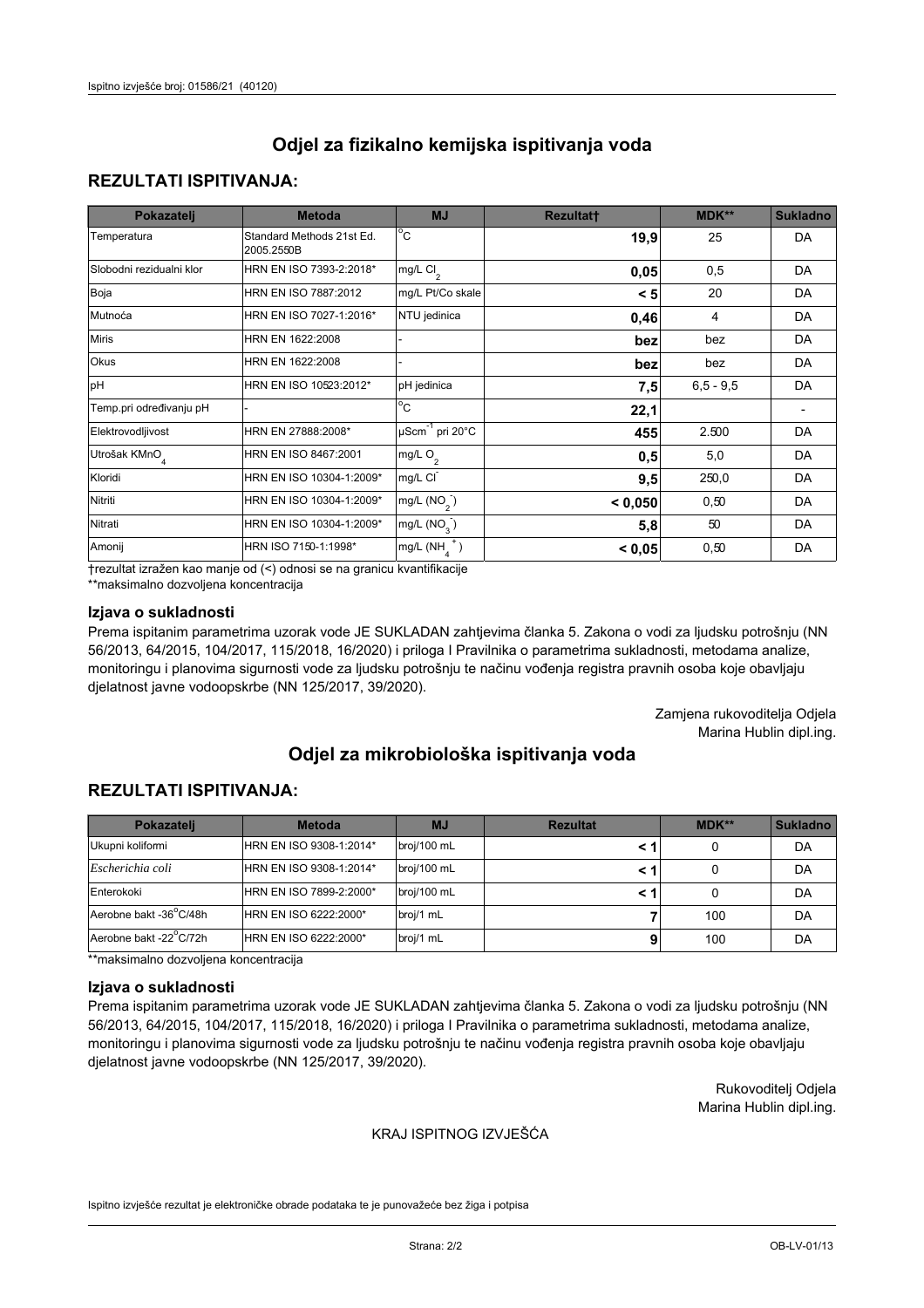



Rakitje, 19.07.2021.

# **ISPITNO IZVJEŠĆE**

#### ISPITNO IZVJEŠĆE BROJ: 01587/21 (40121)

| Naziy uzorka:<br>Vrsta uzorka:                                                  |                    | VODA ZA LJUDSKU POTROŠNJU<br>Javna vodoopskrba - razvodni sustav                                                                                                                                                                                                                                                                                                                             |                   |                                                                                                                  |  |  |  |  |
|---------------------------------------------------------------------------------|--------------------|----------------------------------------------------------------------------------------------------------------------------------------------------------------------------------------------------------------------------------------------------------------------------------------------------------------------------------------------------------------------------------------------|-------------------|------------------------------------------------------------------------------------------------------------------|--|--|--|--|
| HEO:<br>Uzorkovao:<br>Metoda<br>uzorkovanja:<br>Plan uzorkovanja: OB-LV-07/2021 | Ivanić Grad        | Služba za zdravstvenu ekologiju / Marija Vrban dipl.san.ing.<br>HRN ISO 5667-5:2011*, HRN EN ISO 19458:2008*                                                                                                                                                                                                                                                                                 |                   |                                                                                                                  |  |  |  |  |
| Uzorak uzorkovan                                                                |                    |                                                                                                                                                                                                                                                                                                                                                                                              |                   |                                                                                                                  |  |  |  |  |
| Vrijeme uzimanja uzorka:                                                        |                    | 15.07.2021. 10:00                                                                                                                                                                                                                                                                                                                                                                            | Vrijeme dostave:  | 15.07.2021. 11:28                                                                                                |  |  |  |  |
| Analiza započeta:                                                               |                    | 15.07.2021. 11:37                                                                                                                                                                                                                                                                                                                                                                            | Analiza završena: | 19.07.2021.08:42                                                                                                 |  |  |  |  |
| Naručitelj:<br>Lokacija:                                                        |                    | VODOOPSKRBA I ODVODNJA ZAGREBAČKE ŽUPANIJE D.O.O.- PJ IVANIĆ GRAD<br>KOLEDOVČINA ULICA 1, 10000 ZAGREB<br>OIB: 54189804734<br>Br. ugovora: 53-Z-UG-2021. od 03.03.2021.<br><b>NH OBEDIŠĆE</b><br>Vodovodom upravlja: VODOOPSKRBA I ODVODNJA ZAGREBAČKE ŽUPANIJE D.O.O.- PJ IVANIĆ GRAD<br>KOLEDOVČINA ULICA 1, 10000 ZAGREB<br>OIB: 54189804734<br>Br. ugovora: 53-Z-UG-2021. od 03.03.2021. |                   |                                                                                                                  |  |  |  |  |
| Oblik zahtjeva:                                                                 | Zahtjev po ugovoru |                                                                                                                                                                                                                                                                                                                                                                                              |                   |                                                                                                                  |  |  |  |  |
| Opis uzorka:                                                                    |                    |                                                                                                                                                                                                                                                                                                                                                                                              |                   | Uzorak za fizikalno kemijska ispitivanja uzorkovan u kemijski čistu staklenu ambalažu volumena 500 ml. Uzorak za |  |  |  |  |

mikrobiološka ispitivanja uzorkovan u sterilnu staklenu ambalažu volumena 500 ml s dodatkom natrijevog tiosulfata.

Sukladnost je izražena uz rezultate ispitivanja.

Rukovoditelj Službe Marina Hublin dipl.ing.

Napomena:

- 1) Rezultati ispitivanja odnose se isključivo na ispitani uzorak odnosno zaprimljeni ukoliko je uzorkovanje izvršio naručitelj.
- 2) Ispitna izvješća se ne smiju umnožavati bez odobrenja Zavoda.
- 3) Akreditirane metode označene su zvjezdicom (\*).

4) Pri donošenju odluke o sukladnosti mjernih razultata s propisanim graničnim vrijednostima za akreditirane metode primjenjuje se pravilo jednostavnog prihvaćanja pri čemu se mjerna nesigurnost ne uzima u obzir, ali je dostupna na zahtjev u ispitnom laboratoriju. 5) Zavod se odriče odgovornosti za informacije dobivene od naručitelja

Služba za zdravstvenu ekologiju ovlaštena je kao službeni laboratorij za obavljanje određenih analiza vode, hrane u okolišnih uzoraka u proizvodnji hrane prema rješenju Ministarstva poljoprivrede: KLASA: UP/I-322-01/21-01/05, URBROJ: 525-10/1304-21-4